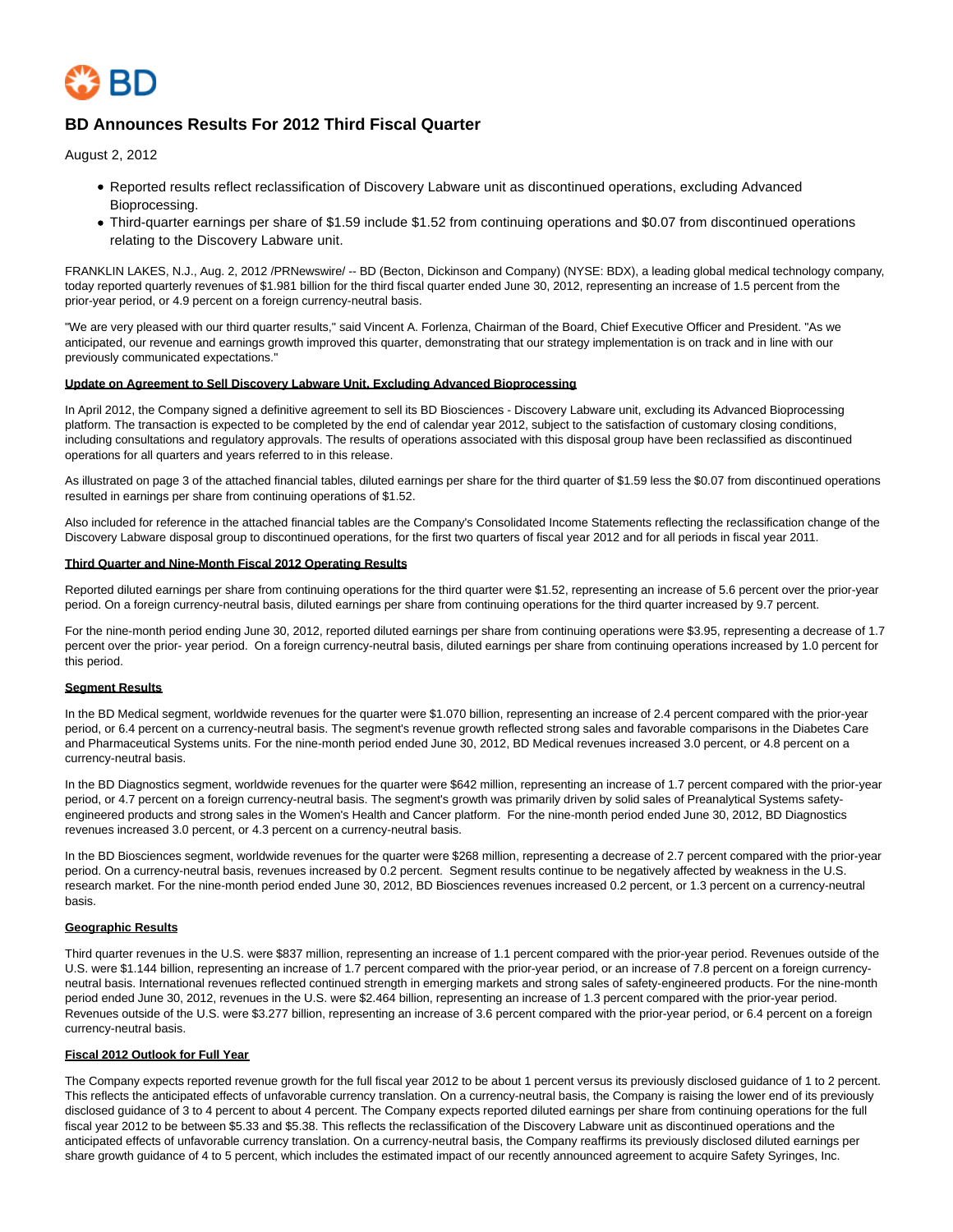### **Conference Call Information**

A conference call regarding BD's third quarter results and its expectations for the full fiscal year 2012 will be broadcast live on BD's website, [www.bd.com/investors,](http://www.bd.com/investors) along with related slides, at 8:00 a.m. (ET) Thursday August 2, 2012. The conference call will be available for replay on BD's website[, www.bd.com/investors,](http://www.bd.com/investors) or at 1-800-585-8367 (domestic) and 1-404-537-3406 (international) through the close of business on Tuesday, August 9, 2012, access code 96886040.

### **Non-GAAP Financial Measures**

This news release contains certain non-GAAP financial measures. Reconciliations of these and other non-GAAP measures to the comparable GAAP measures are included in the attached financial tables.

### **About BD**

BD is a leading global medical technology company that develops, manufactures and sells medical devices, instrument systems and reagents. The Company is dedicated to improving people's health throughout the world. BD is focused on improving drug delivery, enhancing the quality and speed of diagnosing infectious diseases and cancers, and advancing research, discovery and production of new drugs and vaccines. BD's capabilities are instrumental in combating many of the world's most pressing diseases. Founded in 1897 and headquartered in Franklin Lakes, New Jersey, BD employs approximately 29,000 associates in more than 50 countries throughout the world. The Company serves healthcare institutions, life science researchers, clinical laboratories, the pharmaceutical industry and the general public. For more information, please visit [http://www.bd.com/.](http://www.bd.com/)

This press release, including the section entitled "Fiscal 2012 Outlook for Full Year", contains certain estimates and other forward-looking statements (as defined under Federal securities laws) regarding BD's performance, including future revenues and earnings per share. All such statements are based upon current expectations of BD and involve a number of business risks and uncertainties. Actual results could vary materially from anticipated results described, implied or projected in any forward-looking statement. With respect to forward-looking statements contained herein, a number of factors could cause actual results to vary materially from any forward-looking statement. These factors include, but are not limited to: adverse changes in regional, national or foreign economic conditions, including any impact that may result from the current global economic conditions on our ability to access credit markets and finance our operations, the demand for our products and services as a result of reduced government funding, lower utilization rates or otherwise, or our suppliers' ability to provide products needed for our operations; the unknown consequences of healthcare reform in the United States, including the impact of the reduction in Medicare and Medicaid payments to hospitals, pharmaceutical companies and other customers, which could reduce demand for our products and increase downward pricing pressure; changes in interest or foreign currency exchange rates; competitive factors; pricing and other market pressures; our ability to successfully integrate any businesses we acquire; difficulties inherent in product development and delays in product introductions; increases in energy costs and their effect on, among other things, the cost of producing BD's products; fluctuations in costs and availability of raw materials and in BD's ability to maintain favorable supplier arrangements and relationships; new or changing laws impacting our business or changes in enforcement practices with respect to such laws; uncertainties of litigation (as described in BD's filings with the Securities and Exchange Commission); future healthcare reform, including changes in government pricing and reimbursement policies or other cost containment reforms; the effects of potential pandemic diseases; and issuance of new or revised accounting standards, as well as other factors discussed in BD's filings with the Securities and Exchange Commission. We do not intend to update any forward-looking statements to reflect events or circumstances after the date hereof except as required by applicable laws or regulations.

# Contact:

Monique N. Dolecki, Investor Relations – 201-847-5378 Colleen T. White, Corporate Communications – 201-847-5369

#### BECTON DICKINSON AND COMPANY CONSOLIDATED INCOME STATEMENTS (Unaudited; Amounts in thousands, except per share data)

|                                                                       | Three Months Ended June 30, |                    |    |                    |            |
|-----------------------------------------------------------------------|-----------------------------|--------------------|----|--------------------|------------|
|                                                                       |                             | 2012               |    | 2011               | % Change   |
| <b>REVENUES</b>                                                       | \$                          | 1,980,530          | \$ | 1,951,889          | 1.5        |
| Cost of products sold<br>Selling and administrative                   |                             | 947,395<br>469,130 |    | 922,652<br>467,968 | 2.7<br>0.2 |
| Research and development                                              |                             | 114,987            |    | 114,078            | 0.8        |
| TOTAL OPERATING COSTS                                                 |                             |                    |    |                    |            |
| <b>AND EXPENSES</b>                                                   |                             | 1,531,512          |    | 1,504,698          | 1.8        |
| <b>OPERATING INCOME</b>                                               |                             | 449,018            |    | 447.191            | 0.4        |
| Interest income                                                       |                             | 6,253              |    | 11,508             | (45.7)     |
| Interest expense                                                      |                             | (34, 849)          |    | (22, 211)          | 56.9       |
| Other expense, net                                                    |                             | (1,881)            |    | (1,318)            | 42.7       |
| INCOME FROM CONTINUING OPERATIONS BEFORE<br><b>INCOME TAXES</b>       |                             | 418.541            |    | 435.170            | (3.8)      |
| Income tax provision                                                  |                             | 106,960            |    | 113,630            | (5.9)      |
| INCOME FROM CONTINUING OPERATIONS                                     |                             | 311,581            |    | 321,540            | (3.1)      |
| INCOME FROM DISCONTINUED OPERATIONS<br>NET OF INCOME TAX PROVISION OF |                             |                    |    |                    |            |
| \$7,288 AND \$9,012, RESPECTIVELY                                     |                             | 15,285             |    | 21,518             | (29.0)     |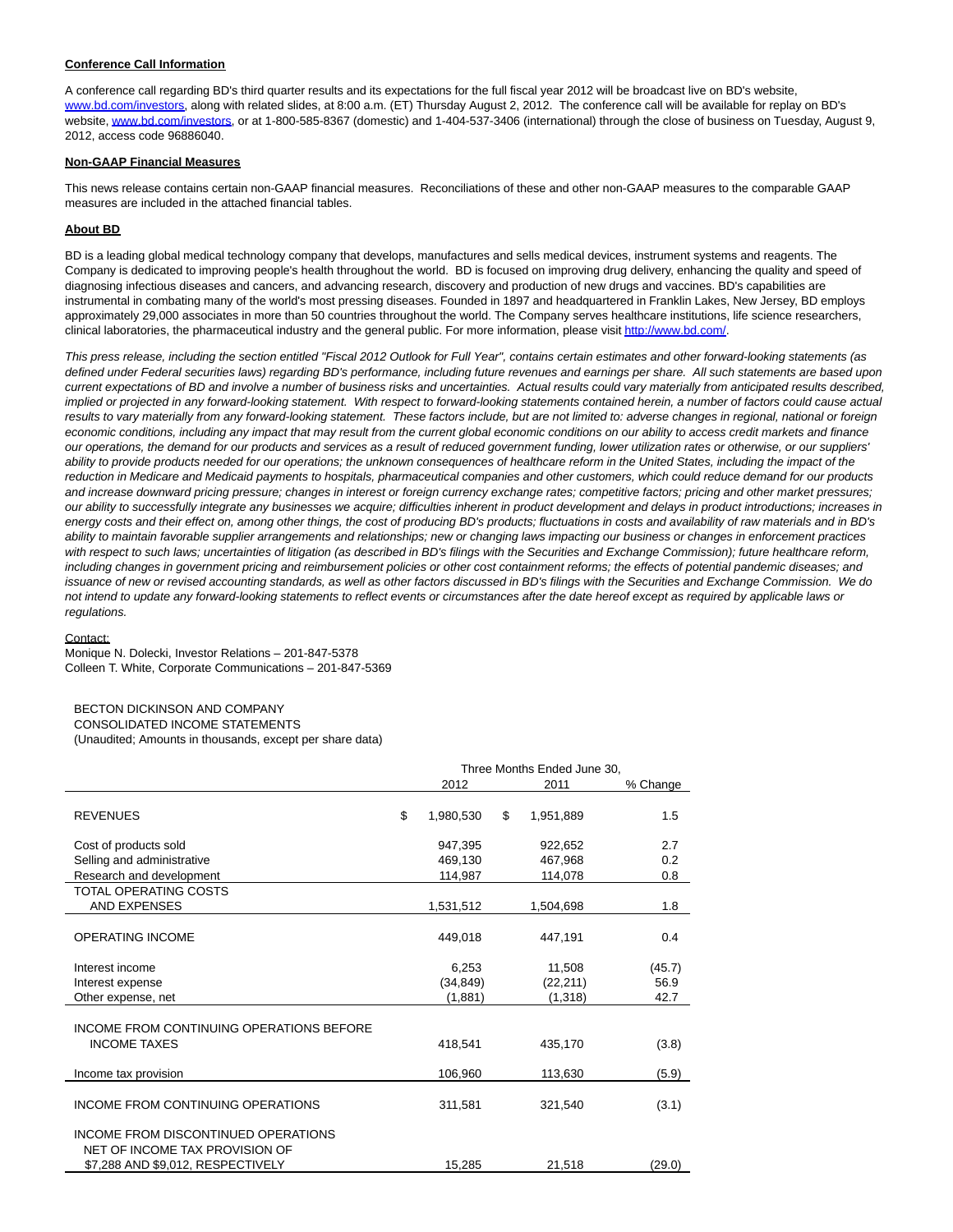| <b>NET INCOME</b>                                                                                      | \$             | 326,866              | \$             | 343,058              | (4.7)                |
|--------------------------------------------------------------------------------------------------------|----------------|----------------------|----------------|----------------------|----------------------|
| <b>EARNINGS PER SHARE</b>                                                                              |                |                      |                |                      |                      |
| Basic:<br>Income from continuing operations<br>Income from discontinued operations<br>Net income       | \$<br>\$<br>\$ | 1.54<br>0.08<br>1.62 | \$<br>\$<br>\$ | 1.47<br>0.10<br>1.57 | 4.8<br>(20.0)<br>3.2 |
| Diluted:<br>Income from continuing operations<br>Income from discontinued operations<br>Net income (1) | \$<br>\$<br>\$ | 1.52<br>0.07<br>1.59 | \$<br>\$<br>\$ | 1.44<br>0.10<br>1.53 | 5.6<br>(30.0)<br>3.9 |
| AVERAGE SHARES OUTSTANDING                                                                             |                |                      |                |                      |                      |
| Basic                                                                                                  |                | 202,015              |                | 218,966              |                      |

Diluted 205,290 223,567

(1) Total per share amounts may not add due to rounding.

# BECTON DICKINSON AND COMPANY CONSOLIDATED INCOME STATEMENTS

(Unaudited; Amounts in thousands, except per share data)

|                                                                       |    | Nine Months Ended June 30, |                 |          |
|-----------------------------------------------------------------------|----|----------------------------|-----------------|----------|
|                                                                       |    | 2012                       | 2011            | % Change |
| <b>REVENUES</b>                                                       | \$ | 5,741,211                  | \$<br>5,595,856 | 2.6      |
| Cost of products sold                                                 |    | 2,789,044                  | 2,654,081       | 5.1      |
| Selling and administrative                                            |    | 1,439,094                  | 1,343,946       | 7.1      |
| Research and development                                              |    | 343,968                    | 344,989         | (0.3)    |
| <b>TOTAL OPERATING COSTS</b>                                          |    |                            |                 |          |
| AND EXPENSES                                                          |    | 4,572,106                  | 4,343,016       | 5.3      |
| <b>OPERATING INCOME</b>                                               |    | 1,169,105                  | 1,252,840       | (6.7)    |
| Interest income                                                       |    | 38,379                     | 41,294          | (7.1)    |
| Interest expense                                                      |    | (99, 367)                  | (61, 685)       | 61.1     |
| Other income (expense), net                                           |    | 2,392                      | (8, 436)        | ΝM       |
| INCOME FROM CONTINUING OPERATIONS BEFORE<br><b>INCOME TAXES</b>       |    | 1,110,509                  | 1,224,013       | (9.3)    |
|                                                                       |    |                            |                 |          |
| Income tax provision                                                  |    | 275,260                    | 308,177         | (10.7)   |
| <b>INCOME FROM CONTINUING OPERATIONS</b>                              |    | 835,249                    | 915,836         | (8.8)    |
| INCOME FROM DISCONTINUED OPERATIONS<br>NET OF INCOME TAX PROVISION OF |    |                            |                 |          |
| \$22,158 AND \$26,338, RESPECTIVELY                                   |    | 45,635                     | 55,179          | (17.3)   |
| <b>NET INCOME</b>                                                     | \$ | 880,884                    | \$<br>971,015   | (9.3)    |
| <b>EARNINGS PER SHARE</b>                                             |    |                            |                 |          |
| Basic:                                                                |    |                            |                 |          |
| Income from continuing operations                                     | \$ | 4.02                       | \$<br>4.11      | (2.2)    |
| Income from discontinued operations                                   | \$ | 0.22                       | \$<br>0.25      | (12.0)   |
| Net income                                                            | \$ | 4.24                       | \$<br>4.36      | (2.8)    |
| Diluted:                                                              |    |                            |                 |          |
| Income from continuing operations                                     | \$ | 3.95                       | \$<br>4.02      | (1.7)    |
| Income from discontinued operations                                   | \$ | 0.22                       | \$<br>0.24      | (8.3)    |
| Net income                                                            | \$ | 4.17                       | \$<br>4.26      | (2.1)    |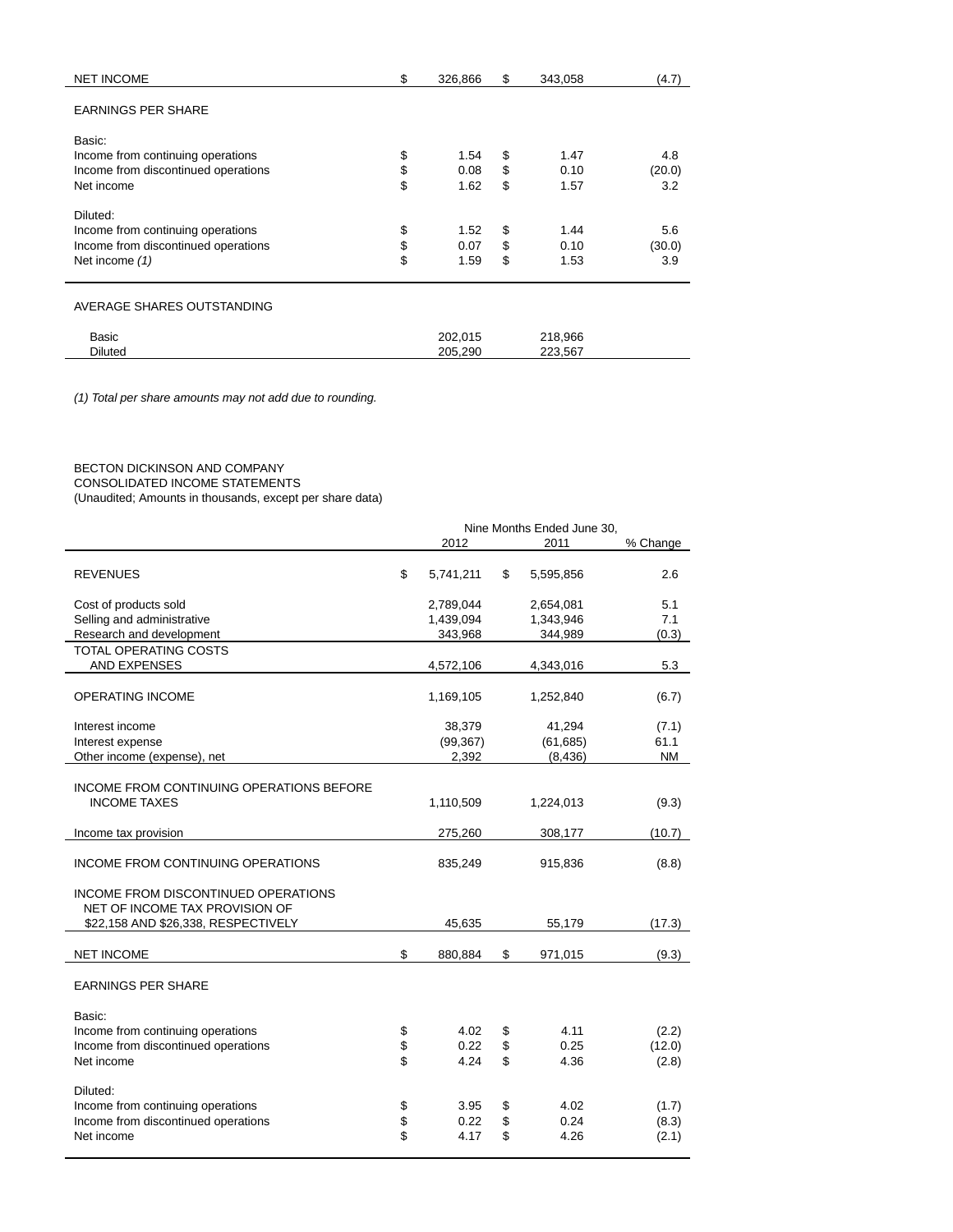# AVERAGE SHARES OUTSTANDING

| Basic          | 207,605            | 222.674           |  |
|----------------|--------------------|-------------------|--|
| <b>Diluted</b> | .254<br><b>O11</b> | .782<br>דמר<br>∠∠ |  |
|                |                    |                   |  |

NM - Not Meaningful

Becton Dickinson and Company

Supplemental Income Statement Information - Fiscal 2012 Revised for discontinued operations of Discovery Labware divestiture

(Unaudited: Amounts in thousands, except per-share data)

|                                                       | Previously<br>Reported |    | Amounts<br>reclassified to<br>Discontinued<br>Operations |    | As<br>Revised |
|-------------------------------------------------------|------------------------|----|----------------------------------------------------------|----|---------------|
| Quarter 1                                             |                        |    |                                                          |    |               |
| Revenues                                              | \$<br>1.887.645        | S  | 55.925                                                   | \$ | 1.831.720     |
| Income from Continuing Operations                     | \$<br>263.010          | S  | 14.466                                                   | \$ | 248.544       |
| Diluted Earnings Per Share from Continuing Operations | \$<br>1.21             | S  | 0.07                                                     | S  | 1.14          |
| Quarter 2                                             |                        |    |                                                          |    |               |
| Revenues                                              | \$<br>1.990.818        | S  | 61.857                                                   | \$ | 1.928.961     |
| Income from Continuing Operations                     | \$<br>290.548          | \$ | 15.424                                                   | \$ | 275.124       |
| Diluted Earnings Per Share from Continuing Operations | \$<br>1.38             | \$ | 0.07                                                     | \$ | 1.31          |

|                                         | Pro Forma | Amounts<br>reclassified to<br>Discontinued<br>Operations | From<br>Continuing<br>Operations |
|-----------------------------------------|-----------|----------------------------------------------------------|----------------------------------|
| Quarter 3                               |           |                                                          |                                  |
| \$<br>Revenues                          | 2,040,760 | \$<br>60,230                                             | \$<br>1,980,530                  |
| \$<br>Income                            | 326,795   | \$<br>15.214                                             | \$<br>311,581                    |
| \$<br><b>Diluted Earnings Per Share</b> | 1.59      | \$<br>0.07                                               | \$<br>1.52                       |
| <u>YTD</u>                              |           |                                                          |                                  |
| \$<br>Revenues                          | 5,919,224 | \$<br>178,013                                            | \$<br>5,741,211                  |
| \$<br>Income                            | 880,353   | \$<br>45.104                                             | \$<br>835,249                    |
| \$<br>Diluted Earnings Per Share (1)    | 4.17      | \$<br>0.21                                               | \$<br>3.95                       |

Certain quarterly amounts may not add to the year-to-date totals due to rounding. (1) Diluted Earnings per Share may not add due to rounding.

Becton Dickinson and Company

Supplemental Income Statement Information - Fiscal 2011 and 2010 Revised for discontinued operations of Discovery Labware divestiture (Unaudited: Amounts in thousands, except per-share data)

|                                                       | Previously<br>Reported |   | Amounts<br>reclassified to<br>Discontinued<br>Operations |    | As<br>Revised |
|-------------------------------------------------------|------------------------|---|----------------------------------------------------------|----|---------------|
| Fiscal 2011                                           |                        |   |                                                          |    |               |
| Revenues                                              | \$<br>7.828.904        | S | 244.867                                                  | S  | 7.584.037     |
| Income from Continuing Operations                     | \$<br>1.264.852        | S | 63.969                                                   | \$ | 1,200,883     |
| Diluted Earnings Per Share from Continuing Operations | \$<br>5.59             | S | 0.28                                                     | S  | 5.31          |
| Fiscal 2010                                           |                        |   |                                                          |    |               |
| Revenues                                              | \$<br>7.372.333        | S | 247.948                                                  | S  | 7.124.385     |
| Income from Continuing Operations                     | \$<br>1,176,340        | S | 61.496                                                   | S  | 1.114.844     |
| Diluted Earnings Per Share from Continuing Operations | \$<br>4.90             | S | 0.26                                                     | S  | 4.64          |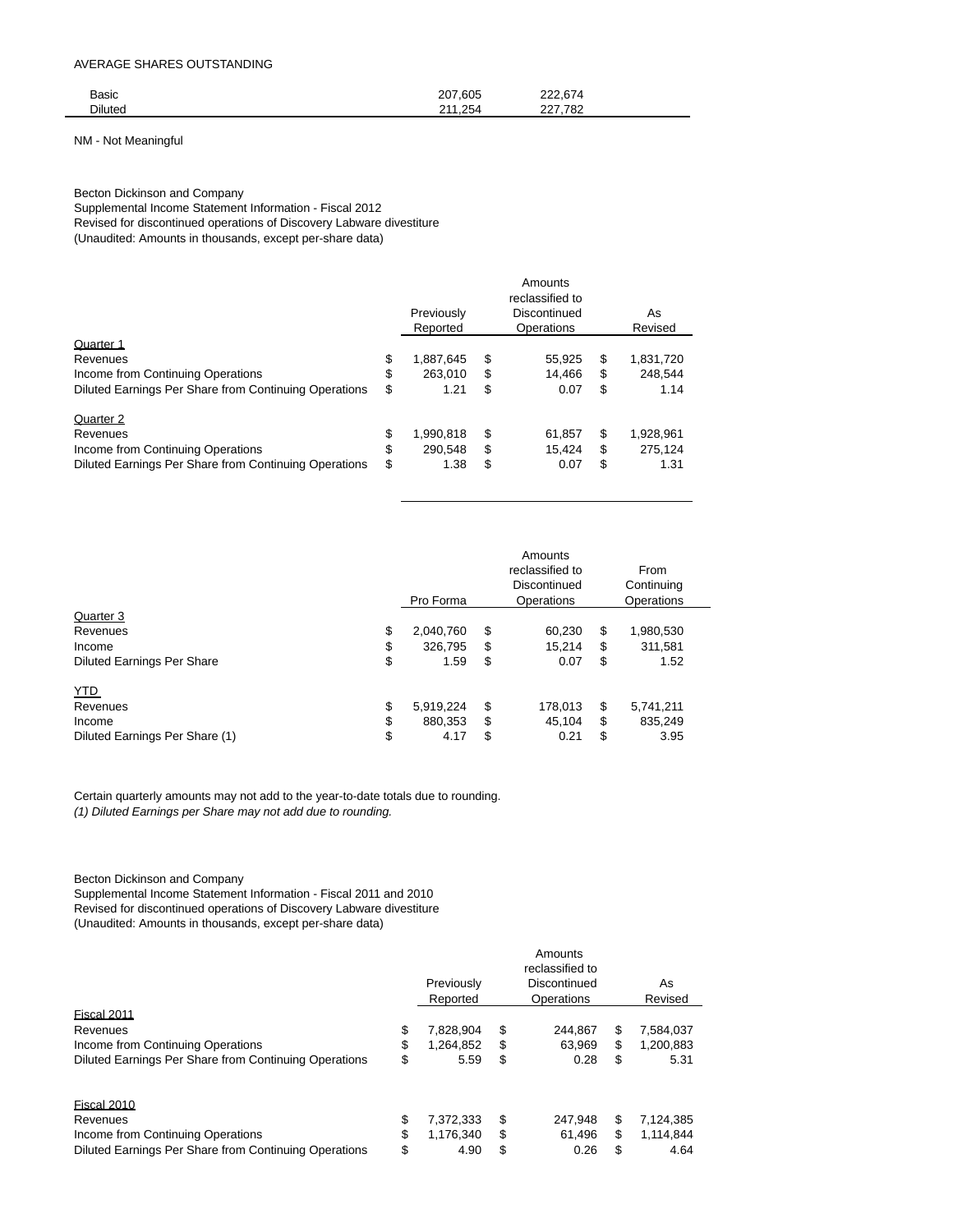## BECTON DICKINSON AND COMPANY SUPPLEMENTAL REVENUE INFORMATION REVENUES BY SEGMENT AND GEOGRAPHIC AREA (Unaudited; Amounts in thousands)

|                       | Three Months Ended June 30, |           |    |           |          |
|-----------------------|-----------------------------|-----------|----|-----------|----------|
|                       | 2012                        |           |    | 2011      | % Change |
|                       |                             |           |    |           |          |
| <b>BD MEDICAL</b>     |                             |           |    |           |          |
| <b>United States</b>  | \$                          | 429,621   | \$ | 416,729   | 3.1      |
| International         |                             | 640,455   |    | 628,107   | 2.0      |
| <b>TOTAL</b>          | \$                          | 1,070,076 | \$ | 1,044,836 | 2.4      |
|                       |                             |           |    |           |          |
| <b>BD DIAGNOSTICS</b> |                             |           |    |           |          |
| <b>United States</b>  | \$                          | 315,240   | \$ | 312,802   | 0.8      |
| International         |                             | 327,010   |    | 318,557   | 2.7      |
| <b>TOTAL</b>          | \$                          | 642,250   | \$ | 631,359   | 1.7      |
|                       |                             |           |    |           |          |
| <b>BD BIOSCIENCES</b> |                             |           |    |           |          |
| <b>United States</b>  | \$                          | 91,674    | \$ | 97,914    | (6.4)    |
| International         |                             | 176,530   |    | 177,780   | (0.7)    |
| <b>TOTAL</b>          | \$                          | 268,204   | \$ | 275,694   | (2.7)    |
|                       |                             |           |    |           |          |
| <b>TOTAL REVENUES</b> |                             |           |    |           |          |
| <b>United States</b>  | \$                          | 836,535   | \$ | 827,445   | 1.1      |
| International         |                             | 1,143,995 |    | 1,124,444 | 1.7      |
| TOTAL                 | \$                          | 1,980,530 | \$ | 1,951,889 | 1.5      |

# BECTON DICKINSON AND COMPANY SUPPLEMENTAL REVENUE INFORMATION REVENUES BY SEGMENT AND GEOGRAPHIC AREA (Unaudited; Amounts in thousands)

| Nine Months Ended June 30, |           |    |           |          |
|----------------------------|-----------|----|-----------|----------|
| 2012                       |           |    | 2011      | % Change |
|                            |           |    |           |          |
|                            |           |    |           |          |
| \$                         | 1,262,811 | \$ | 1,220,744 | 3.4      |
|                            | 1,778,849 |    | 1,731,969 | 2.7      |
| \$                         | 3,041,660 | \$ | 2,952,713 | 3.0      |
|                            |           |    |           |          |
|                            |           |    |           |          |
| \$                         | 945,460   | \$ | 932,269   | 1.4      |
|                            | 947,552   |    | 906,160   | 4.6      |
| \$                         | 1,893,012 | \$ | 1,838,429 | 3.0      |
|                            |           |    |           |          |
|                            |           |    |           |          |
| \$                         | 255,587   | \$ | 280,096   | (8.8)    |
|                            | 550,952   |    | 524,618   | 5.0      |
| \$                         | 806,539   | \$ | 804,714   | 0.2      |
|                            |           |    |           |          |
|                            |           |    |           |          |
| \$                         | 2,463,858 | \$ | 2,433,109 | 1.3      |
|                            | 3,277,353 |    | 3,162,747 | 3.6      |
| \$                         | 5,741,211 | \$ | 5,595,856 | 2.6      |
|                            |           |    |           |          |

j.

BECTON DICKINSON AND COMPANY SUPPLEMENTAL REVENUE INFORMATION REVENUES BY BUSINESS SEGMENTS AND UNITS Three Months Ended June 30, (Unaudited; Amounts in thousands)

|      | <b>United States</b> |                         |
|------|----------------------|-------------------------|
| ウハイウ |                      | `.hanαe<br>$O_{\alpha}$ |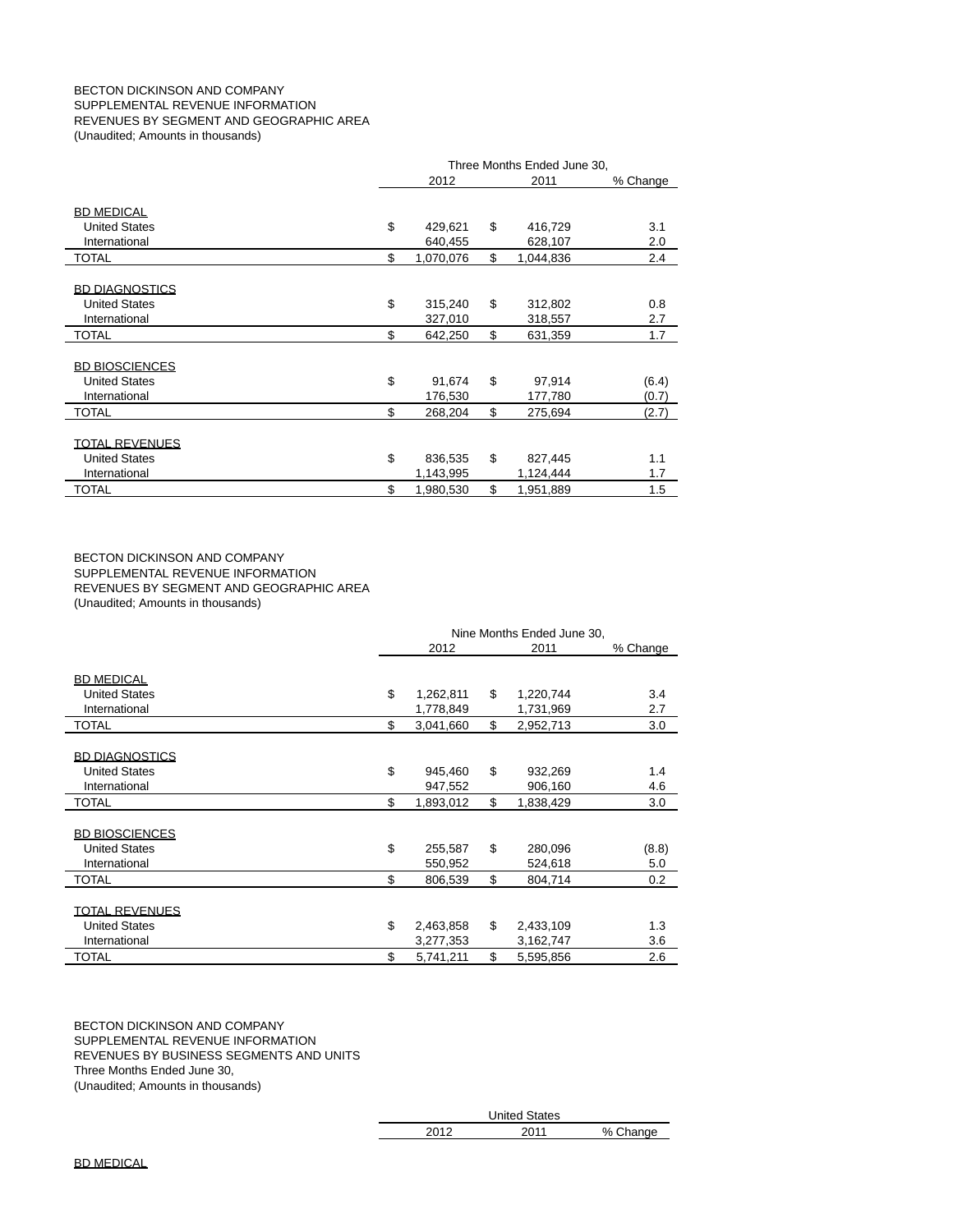| <b>Medical Surgical Systems</b> | \$<br>241.320 | \$<br>244.756 | (1.4) |
|---------------------------------|---------------|---------------|-------|
| Diabetes Care                   | 110.013       | 100.465       | 9.5   |
| <b>Pharmaceutical Systems</b>   | 78,288        | 71,508        | 9.5   |
| <b>TOTAL</b>                    | \$<br>429,621 | \$<br>416,729 | 3.1   |
|                                 |               |               |       |
| <b>BD DIAGNOSTICS</b>           |               |               |       |
| <b>Preanalytical Systems</b>    | \$<br>165,962 | \$<br>162,589 | 2.1   |
| <b>Diagnostic Systems</b>       | 149,278       | 150,213       | (0.6) |
| <b>TOTAL</b>                    | \$<br>315.240 | \$<br>312.802 | 0.8   |
|                                 |               |               |       |
| <b>BD BIOSCIENCES</b>           |               |               |       |
| Cell Analysis (1)               | \$<br>91.674  | \$<br>97,914  | (6.4) |
| <b>TOTAL</b>                    | \$<br>91.674  | \$<br>97.914  | (6.4) |
|                                 |               |               |       |
| TOTAL UNITED STATES             | \$<br>836.535 | \$<br>827.445 | 1.1   |

(1) Cell Analysis consists of the Cell Analysis unit and the Advanced Bioprocessing platform. Advanced Bioprocessing was previously reported with the Discovery Labware unit.

BECTON DICKINSON AND COMPANY SUPPLEMENTAL REVENUE INFORMATION REVENUES BY BUSINESS SEGMENTS AND UNITS Three Months Ended June 30, (continued) (Unaudited; Amounts in thousands)

|                                                       | International |           |    |           |          |            |           |  |
|-------------------------------------------------------|---------------|-----------|----|-----------|----------|------------|-----------|--|
|                                                       |               |           |    |           |          | % Change   |           |  |
|                                                       |               | 2012      |    | 2011      | Reported | <b>FXN</b> | FX Impact |  |
| <b>BD MEDICAL</b>                                     |               |           |    |           |          |            |           |  |
| <b>Medical Surgical Systems</b>                       | \$            | 290.451   | \$ | 284.262   | 2.2      | 8.4        | (6.2)     |  |
| Diabetes Care                                         |               | 122,662   |    | 119,719   | 2.5      | 8.7        | (6.2)     |  |
| <b>Pharmaceutical Systems</b>                         |               | 227.342   |    | 224,126   | 1.4      | 8.7        | (7.3)     |  |
| TOTAL                                                 | \$            | 640,455   | \$ | 628.107   | 2.0      | 8.5        | (6.5)     |  |
| <b>BD DIAGNOSTICS</b><br><b>Preanalytical Systems</b> | \$            | 167,492   | \$ | 167,737   | (0.1)    | 6.3        | (6.4)     |  |
| <b>Diagnostic Systems</b>                             |               | 159,518   |    | 150,820   | 5.8      | 10.9       | (5.1)     |  |
| TOTAL                                                 | \$            | 327,010   | \$ | 318,557   | 2.7      | 8.5        | (5.8)     |  |
| <b>BD BIOSCIENCES</b>                                 |               |           |    |           |          |            |           |  |
| Cell Analysis (1)                                     | \$            | 176,530   | \$ | 177,780   | (0.7)    | 3.8        | (4.5)     |  |
| TOTAL                                                 | \$            | 176,530   | \$ | 177,780   | (0.7)    | 3.8        | (4.5)     |  |
| TOTAL INTERNATIONAL                                   | \$            | 1,143,995 | \$ | 1,124,444 | 1.7      | 7.8        | (6.1)     |  |

(1) Cell Analysis consists of the Cell Analysis unit and the Advanced Bioprocessing platform. Advanced Bioprocessing was previously reported with the Discovery Labware unit.

BECTON DICKINSON AND COMPANY SUPPLEMENTAL REVENUE INFORMATION REVENUES BY BUSINESS SEGMENTS AND UNITS Three Months Ended June 30, (continued) (Unaudited; Amounts in thousands)

|                                 | Total         |    |           |          |            |                  |  |  |  |  |  |  |
|---------------------------------|---------------|----|-----------|----------|------------|------------------|--|--|--|--|--|--|
|                                 | % Change      |    |           |          |            |                  |  |  |  |  |  |  |
|                                 | 2012          |    | 2011      | Reported | <b>FXN</b> | <b>FX</b> Impact |  |  |  |  |  |  |
|                                 |               |    |           |          |            |                  |  |  |  |  |  |  |
| <b>BD MEDICAL</b>               |               |    |           |          |            |                  |  |  |  |  |  |  |
| <b>Medical Surgical Systems</b> | \$<br>531.771 | \$ | 529,018   | 0.5      | 3.8        | (3.3)            |  |  |  |  |  |  |
| Diabetes Care                   | 232,675       |    | 220,184   | 5.7      | 9.1        | (3.4)            |  |  |  |  |  |  |
| <b>Pharmaceutical Systems</b>   | 305,630       |    | 295,634   | 3.4      | 8.9        | (5.5)            |  |  |  |  |  |  |
| <b>TOTAL</b>                    | 1,070,076     |    | 1,044,836 | 2.4      | 6.4        | (4.0)            |  |  |  |  |  |  |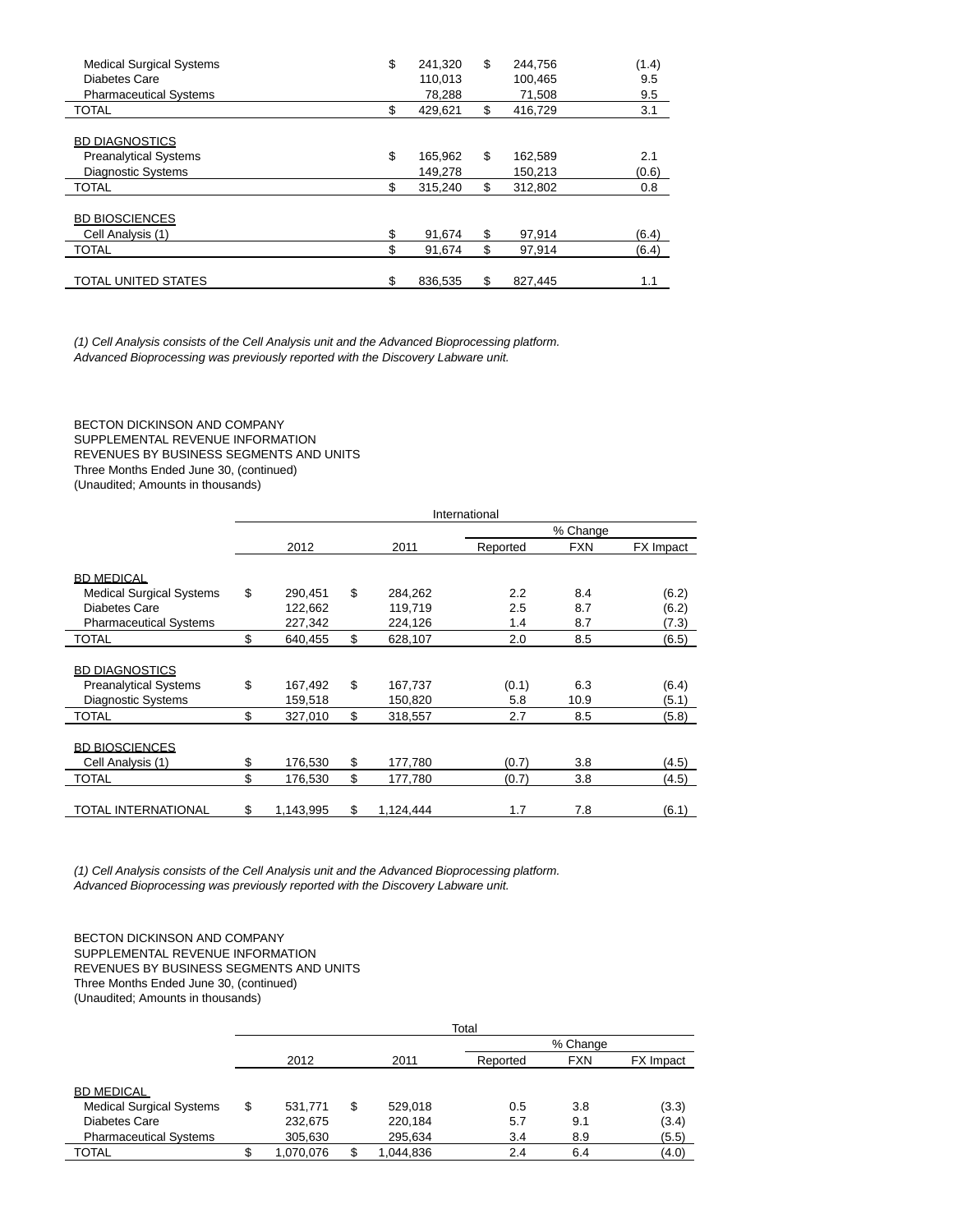| <b>BD DIAGNOSTICS</b>        |               |                 |       |     |       |
|------------------------------|---------------|-----------------|-------|-----|-------|
| <b>Preanalytical Systems</b> | \$<br>333,454 | \$<br>330,326   | 0.9   | 4.2 | (3.3) |
| <b>Diagnostic Systems</b>    | 308,796       | 301,033         | 2.6   | 5.1 | (2.5) |
| <b>TOTAL</b>                 | 642,250       | \$<br>631,359   | 1.7   | 4.7 | (3.0) |
|                              |               |                 |       |     |       |
| <b>BD BIOSCIENCES</b>        |               |                 |       |     |       |
| Cell Analysis (1)            | 268,204       | \$<br>275,694   | (2.7) | 0.2 | (2.9) |
| <b>TOTAL</b>                 | 268.204       | \$<br>275.694   | (2.7) | 0.2 | (2.9) |
|                              |               |                 |       |     |       |
| <b>TOTAL REVENUES</b>        | 1,980,530     | \$<br>1,951,889 | 1.5   | 4.9 | (3.4) |

(1) Cell Analysis consists of the Cell Analysis unit and the Advanced Bioprocessing platform. Advanced Bioprocessing was previously reported with the Discovery Labware unit.

### BECTON DICKINSON AND COMPANY SUPPLEMENTAL REVENUE INFORMATION REVENUES BY BUSINESS SEGMENTS AND UNITS Nine Months Ended June 30, (Unaudited; Amounts in thousands)

|                                 | <b>United States</b> |           |    |           |          |  |  |  |
|---------------------------------|----------------------|-----------|----|-----------|----------|--|--|--|
|                                 |                      | 2012      |    | 2011      | % Change |  |  |  |
|                                 |                      |           |    |           |          |  |  |  |
| <b>BD MEDICAL</b>               |                      |           |    |           |          |  |  |  |
| <b>Medical Surgical Systems</b> | \$                   | 727,335   | \$ | 733,582   | (0.9)    |  |  |  |
| Diabetes Care                   |                      | 321,264   |    | 295,989   | 8.5      |  |  |  |
| <b>Pharmaceutical Systems</b>   |                      | 214,212   |    | 191,173   | 12.1     |  |  |  |
| TOTAL                           | \$                   | 1,262,811 | \$ | 1,220,744 | 3.4      |  |  |  |
|                                 |                      |           |    |           |          |  |  |  |
| <b>BD DIAGNOSTICS</b>           |                      |           |    |           |          |  |  |  |
| <b>Preanalytical Systems</b>    | \$                   | 491,532   | \$ | 481,624   | 2.1      |  |  |  |
| <b>Diagnostic Systems</b>       |                      | 453,928   |    | 450,645   | 0.7      |  |  |  |
| TOTAL                           | \$                   | 945,460   | \$ | 932,269   | 1.4      |  |  |  |
|                                 |                      |           |    |           |          |  |  |  |
| <b>BD BIOSCIENCES</b>           |                      |           |    |           |          |  |  |  |
| Cell Analysis (1)               | \$                   | 255,587   | \$ | 280,096   | (8.8)    |  |  |  |
| TOTAL                           | \$                   | 255,587   | \$ | 280,096   | (8.8)    |  |  |  |
|                                 |                      |           |    |           |          |  |  |  |
| TOTAL UNITED STATES             | \$                   | 2.463.858 | \$ | 2,433,109 | 1.3      |  |  |  |

(1) Cell Analysis consists of the Cell Analysis unit and the Advanced Bioprocessing platform. Advanced Bioprocessing was previously reported with the Discovery Labware unit.

BECTON DICKINSON AND COMPANY SUPPLEMENTAL REVENUE INFORMATION REVENUES BY BUSINESS SEGMENTS AND UNITS Nine Months Ended June 30, (continued) (Unaudited; Amounts in thousands)

|                                                       | International |           |    |           |          |            |           |  |  |  |  |  |
|-------------------------------------------------------|---------------|-----------|----|-----------|----------|------------|-----------|--|--|--|--|--|
|                                                       |               | % Change  |    |           |          |            |           |  |  |  |  |  |
|                                                       |               | 2012      |    | 2011      | Reported | <b>FXN</b> | FX Impact |  |  |  |  |  |
| <b>BD MEDICAL</b>                                     |               |           |    |           |          |            |           |  |  |  |  |  |
| <b>Medical Surgical Systems</b>                       | \$            | 845.685   | \$ | 812.752   | 4.1      | 7.0        | (2.9)     |  |  |  |  |  |
| Diabetes Care                                         |               | 356,575   |    | 345,837   | 3.1      | 5.7        | (2.6)     |  |  |  |  |  |
| <b>Pharmaceutical Systems</b>                         |               | 576.589   |    | 573.380   | 0.6      | 4.1        | (3.5)     |  |  |  |  |  |
| <b>TOTAL</b>                                          | \$            | 1,778,849 | \$ | 1,731,969 | 2.7      | 5.8        | (3.1)     |  |  |  |  |  |
| <b>BD DIAGNOSTICS</b><br><b>Preanalytical Systems</b> | \$            | 481.857   | \$ | 467,570   | 3.1      | 6.5        | (3.4)     |  |  |  |  |  |
| <b>Diagnostic Systems</b>                             |               | 465,695   |    | 438,590   | 6.2      | 8.2        | (2.0)     |  |  |  |  |  |
| TOTAL                                                 | \$            | 947.552   | \$ | 906.160   | 4.6      | 7.3        | (2.7)     |  |  |  |  |  |

BD BIOSCIENCES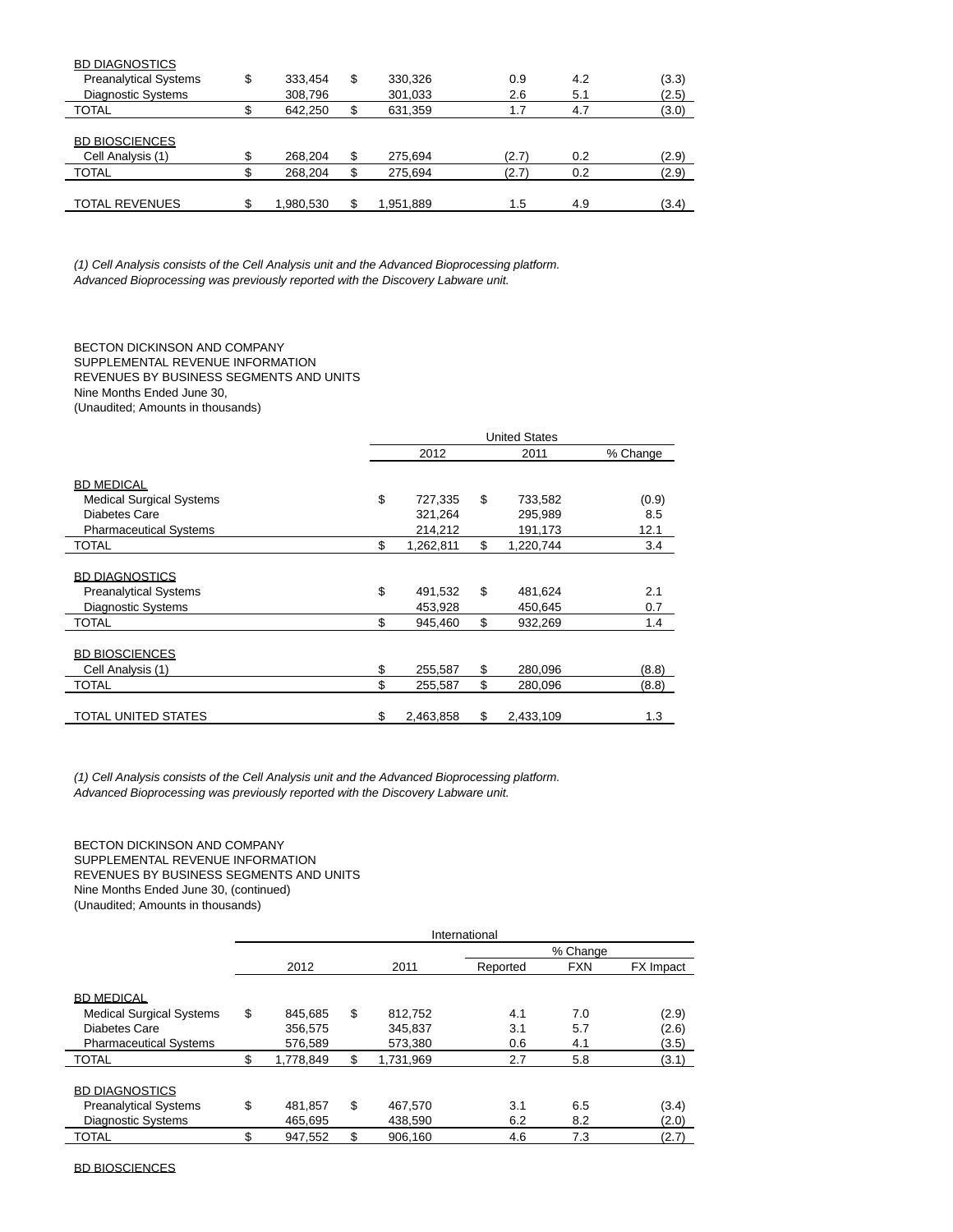| Cell Analysis (1)   | 550.952   | ъ  | 524.618   | 5.0 | 6.6 | $^{\prime}1.6^{\prime}$ |
|---------------------|-----------|----|-----------|-----|-----|-------------------------|
| <b>TOTAL</b>        | 550.952   | J, | 524.618   | 5.0 | 6.6 | $^{\prime}1.6^{\prime}$ |
|                     |           |    |           |     |     |                         |
| TOTAL INTERNATIONAL | 3,277,353 | S  | 3,162,747 | 3.6 | 6.4 | (2.8)                   |

(1) Cell Analysis consists of the Cell Analysis unit and the Advanced Bioprocessing platform. Advanced Bioprocessing was previously reported with the Discovery Labware unit.

BECTON DICKINSON AND COMPANY SUPPLEMENTAL REVENUE INFORMATION REVENUES BY BUSINESS SEGMENTS AND UNITS Nine Months Ended June 30, (continued) (Unaudited; Amounts in thousands)

|                                 | Total    |           |    |           |          |            |           |  |  |  |  |  |
|---------------------------------|----------|-----------|----|-----------|----------|------------|-----------|--|--|--|--|--|
|                                 | % Change |           |    |           |          |            |           |  |  |  |  |  |
|                                 |          | 2012      |    | 2011      | Reported | <b>FXN</b> | FX Impact |  |  |  |  |  |
|                                 |          |           |    |           |          |            |           |  |  |  |  |  |
| <b>BD MEDICAL</b>               |          |           |    |           |          |            |           |  |  |  |  |  |
| <b>Medical Surgical Systems</b> | \$       | 1,573,020 | \$ | 1,546,334 | 1.7      | 3.3        | (1.6)     |  |  |  |  |  |
| Diabetes Care                   |          | 677,839   |    | 641,826   | 5.6      | 7.0        | (1.4)     |  |  |  |  |  |
| <b>Pharmaceutical Systems</b>   |          | 790,801   |    | 764,553   | 3.4      | 6.1        | (2.7)     |  |  |  |  |  |
| TOTAL                           | \$       | 3,041,660 | \$ | 2,952,713 | 3.0      | 4.8        | (1.8)     |  |  |  |  |  |
|                                 |          |           |    |           |          |            |           |  |  |  |  |  |
| <b>BD DIAGNOSTICS</b>           |          |           |    |           |          |            |           |  |  |  |  |  |
| <b>Preanalytical Systems</b>    | \$       | 973,389   | \$ | 949.194   | 2.5      | 4.2        | (1.7)     |  |  |  |  |  |
| <b>Diagnostic Systems</b>       |          | 919,623   |    | 889,235   | 3.4      | 4.4        | (1.0)     |  |  |  |  |  |
| TOTAL                           | \$       | 1,893,012 | \$ | 1,838,429 | 3.0      | 4.3        | (1.3)     |  |  |  |  |  |
|                                 |          |           |    |           |          |            |           |  |  |  |  |  |
| <b>BD BIOSCIENCES</b>           |          |           |    |           |          |            |           |  |  |  |  |  |
| Cell Analysis (1)               | \$       | 806,539   | \$ | 804,714   | 0.2      | 1.3        | (1.1)     |  |  |  |  |  |
| TOTAL                           | \$       | 806,539   | \$ | 804,714   | 0.2      | 1.3        | (1.1)     |  |  |  |  |  |
|                                 |          |           |    |           |          |            |           |  |  |  |  |  |
| <b>TOTAL REVENUES</b>           | \$       | 5,741,211 | \$ | 5,595,856 | 2.6      | 4.1        | (1.5)     |  |  |  |  |  |

(1) Cell Analysis consists of the Cell Analysis unit and the Advanced Bioprocessing platform. Advanced Bioprocessing was previously reported with the Discovery Labware unit.

### BECTON DICKINSON AND COMPANY SUPPLEMENTAL REVENUE INFORMATION SAFETY REVENUES (Unaudited; Amounts in thousands)

|                       | Three Months Ended June 30. |          |    |         |          |            |           |  |  |  |  |  |
|-----------------------|-----------------------------|----------|----|---------|----------|------------|-----------|--|--|--|--|--|
|                       |                             | % Change |    |         |          |            |           |  |  |  |  |  |
|                       |                             | 2012     |    | 2011    | Reported | <b>FXN</b> | FX Impact |  |  |  |  |  |
|                       |                             |          |    |         |          |            |           |  |  |  |  |  |
| TOTAL SAFETY REVENUES |                             |          |    |         |          |            |           |  |  |  |  |  |
| <b>United States</b>  | \$                          | 284.830  | \$ | 280,696 | 1.5      | 1.5        |           |  |  |  |  |  |
| International         |                             | 215,964  |    | 198.417 | 8.8      | 15.7       | (6.9)     |  |  |  |  |  |
| <b>TOTAL</b>          | \$                          | 500,794  | \$ | 479,113 | 4.5      | 7.4        | (2.9)     |  |  |  |  |  |
|                       |                             |          |    |         |          |            |           |  |  |  |  |  |
| <b>BY SEGMENT</b>     |                             |          |    |         |          |            |           |  |  |  |  |  |
| <b>BD</b> Medical     | \$                          | 240,065  | \$ | 223.460 | 7.4      | 9.8        | (2.4)     |  |  |  |  |  |
| <b>BD Diagnostics</b> |                             | 260.729  |    | 255.653 | 2.0      | 5.3        | (3.3)     |  |  |  |  |  |
| TOTAL                 |                             | 500.794  | \$ | 479.113 | 4.5      | 7.4        | (2.9)     |  |  |  |  |  |

| Nine Months Ended June 30. |          |          |            |                  |  |  |  |  |  |
|----------------------------|----------|----------|------------|------------------|--|--|--|--|--|
|                            | % Change |          |            |                  |  |  |  |  |  |
| 2012                       | 2011     | Reported | <b>FXN</b> | <b>FX</b> Impact |  |  |  |  |  |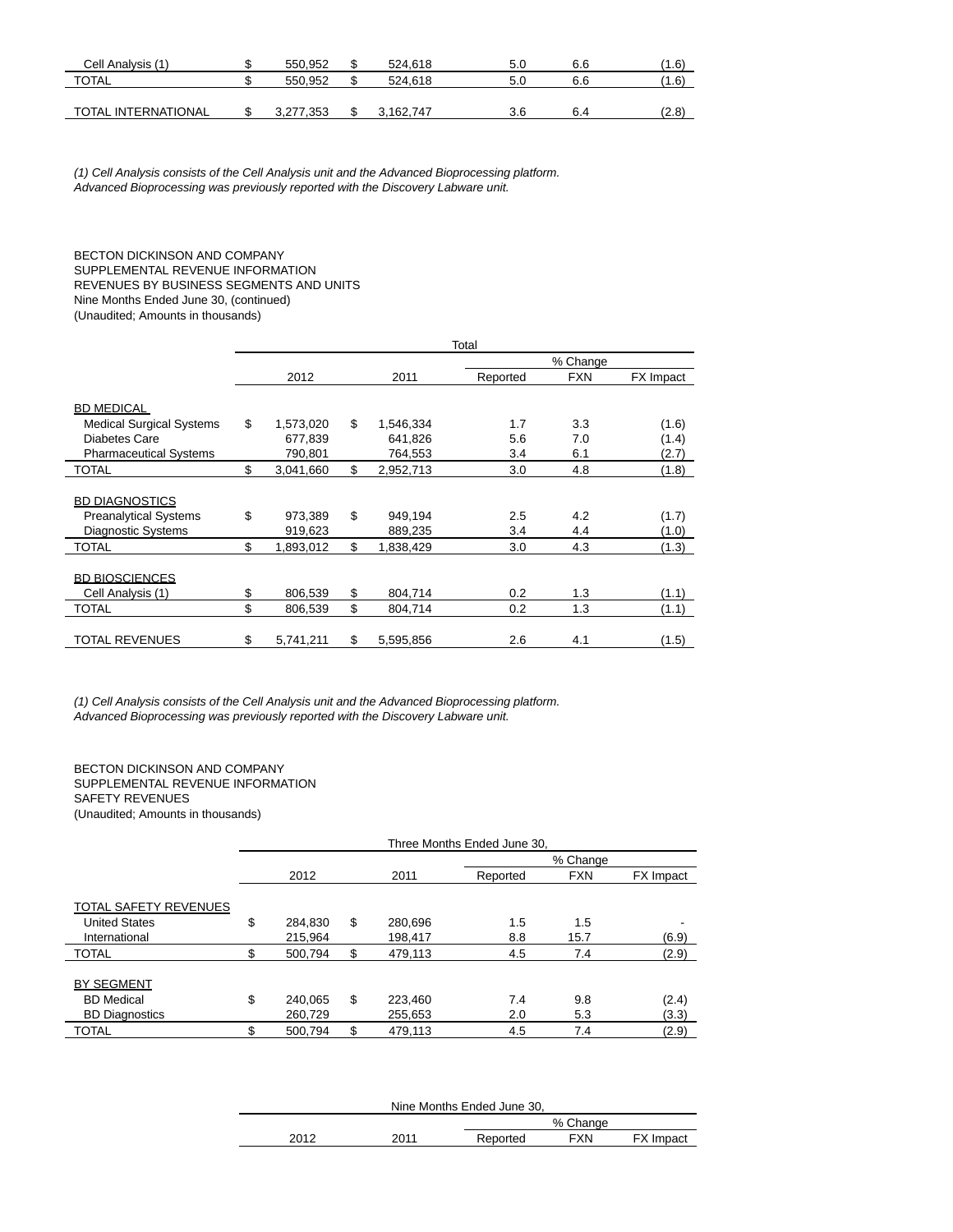| <b>TOTAL SAFETY REVENUES</b> |               |                 |      |      |       |
|------------------------------|---------------|-----------------|------|------|-------|
| <b>United States</b>         | \$<br>858.175 | \$<br>828.002   | 3.6  | 3.6  |       |
| International                | 618,290       | 545,530         | 13.3 | 16.7 | (3.4) |
| <b>TOTAL</b>                 | 1,476,465     | \$<br>1,373,532 | 7.5  | 8.8  | (1.3) |
|                              |               |                 |      |      |       |
| <b>BY SEGMENT</b>            |               |                 |      |      |       |
| <b>BD</b> Medical            | \$<br>715.776 | \$<br>641.635   | 11.6 | 12.4 | (0.8) |
| <b>BD Diagnostics</b>        | 760,689       | 731,897         | 3.9  | 5.6  | (1.7) |
| <b>TOTAL</b>                 | 1,476,465     | \$<br>1,373,532 | 7.5  | 8.8  | (1.3) |
|                              |               |                 |      |      |       |

BECTON DICKINSON AND COMPANY CONSOLIDATED INCOME STATEMENTS FISCAL 2012 Revised for discontinued operations of Discovery Labware divestiture (Unaudited; Amounts in thousands, except per-share data)

|                                                                 | Quarter 1       | Quarter 2       | Quarter 2 YTD   |
|-----------------------------------------------------------------|-----------------|-----------------|-----------------|
| <b>REVENUES</b>                                                 | \$<br>1,831,720 | \$<br>1,928,961 | \$<br>3,760,681 |
| Cost of products sold                                           | 900,465         | 941,184         | 1,841,649       |
| Selling and administrative                                      | 482,271         | 487,694         | 969,964         |
| Research and development                                        | 112,227         | 116,753         | 228,981         |
| <b>TOTAL OPERATING COSTS</b>                                    |                 |                 |                 |
| AND EXPENSES                                                    | 1,494,963       | 1,545,631       | 3,040,594       |
| OPERATING INCOME                                                | 336,757         | 383,330         | 720,087         |
| Interest income                                                 | 15,448          | 16,678          | 32,126          |
| Interest expense                                                | (29, 378)       | (35, 140)       | (64, 518)       |
| Other (expense) income, net                                     | (385)           | 4,657           | 4,272           |
| INCOME FROM CONTINUING OPERATIONS BEFORE<br><b>INCOME TAXES</b> | 322,442         | 369,525         | 691,967         |
| Income tax provision                                            | 73,898          | 94,401          | 168,298         |
| <b>INCOME FROM CONTINUING OPERATIONS</b>                        | 248,544         | 275,124         | 523,669         |
| Income from Discontinued Operations<br>before Income Tax        | 21,768          | 23,453          | 45,221          |
| Income Tax provision                                            | 7,327           | 7,544           | 14,871          |
| INCOME FROM DISCONTINUED OPERATIONS                             | 14,441          | 15.909          | 30,350          |
| <b>NET INCOME</b>                                               | \$<br>262,985   | \$<br>291,033   | \$<br>554,019   |
| <b>EARNINGS PER SHARE</b>                                       |                 |                 |                 |
| Basic:                                                          |                 |                 |                 |
| Income from continuing operations                               | \$<br>1.16      | \$<br>1.33      | \$<br>2.49      |
| Income from discontinued operations                             | \$<br>0.07      | \$<br>0.08      | \$<br>0.14      |
| Net income                                                      | \$<br>1.23      | \$<br>1.41      | \$<br>2.63      |
| Diluted:                                                        |                 |                 |                 |
| Income from continuing operations                               | \$<br>1.14      | \$<br>1.31      | \$<br>2.45      |
| Income from discontinued operations                             | \$<br>0.07      | \$<br>0.08      | \$<br>0.14      |
| Net income                                                      | \$<br>1.21      | \$<br>1.39      | \$<br>2.59      |
| AVERAGE SHARES OUTSTANDING                                      |                 |                 |                 |
| Basic                                                           | 214,300         | 206,426         | 210,385         |
| Diluted                                                         | 217,634         | 209,803         | 213,970         |

Certain quarterly amounts may not add to the year-to-date totals due to rounding.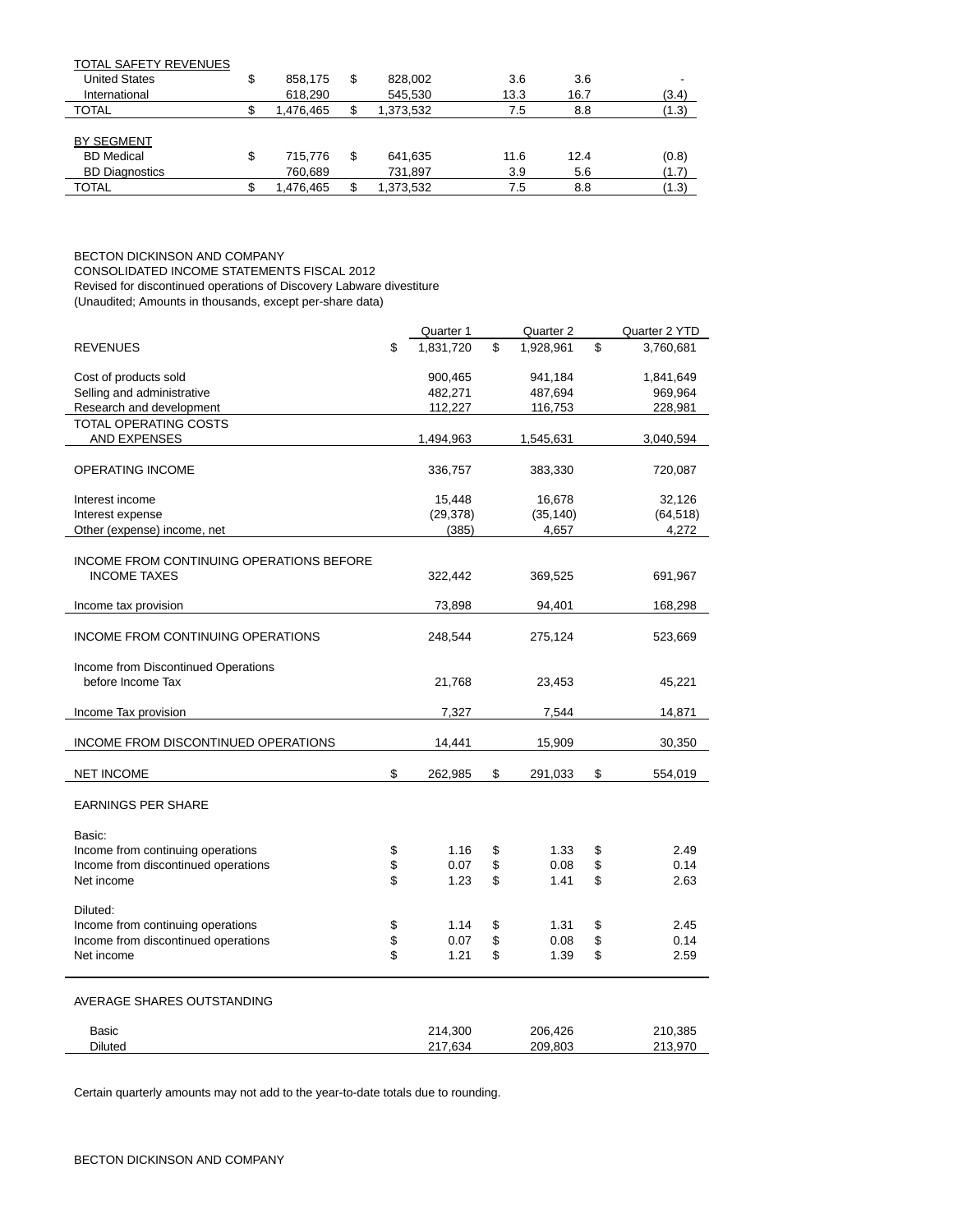# CONSOLIDATED INCOME STATEMENTS FISCAL 2011

Revised for discontinued operations of Discovery Labware divestiture

(Unaudited; Amounts in thousands, except per-share data)

| 1,783,353<br>\$<br>1,860,614<br>1,951,889<br>\$<br>1,988,181<br>\$<br>\$<br>7,584,037<br><b>REVENUES</b><br>\$<br>840,166<br>Cost of products sold<br>891,262<br>922,652<br>971,041<br>3,625,122<br>Selling and administrative<br>440,955<br>435,024<br>467,968<br>479,591<br>1,823,537<br>Research and development<br>117,343<br>114,078<br>469,517<br>113,568<br>124,528<br>TOTAL OPERATING COSTS<br><b>AND EXPENSES</b><br>1,394,689<br>1,443,629<br>1,504,698<br>1,575,160<br>5,918,176<br>OPERATING INCOME<br>388,664<br>416,985<br>447,191<br>413,021<br>1,665,861<br>15,222<br>14,564<br>11,508<br>1,915<br>43,209<br>Interest income<br>(15, 553)<br>(23, 921)<br>(22, 211)<br>(22, 334)<br>(84, 019)<br>Interest expense<br>(4,596)<br>(2,522)<br>(1, 318)<br>1,272<br>(7, 164)<br>Other (expense) income, net<br>INCOME FROM CONTINUING OPERATIONS BEFORE<br><b>INCOME TAXES</b><br>383,737<br>405,106<br>435,170<br>393,874<br>1,617,887<br>85,291<br>109,256<br>113,630<br>108,827<br>417,004<br>Income tax provision<br>INCOME FROM CONTINUING OPERATIONS<br>321,540<br>285,047<br>1,200,883<br>298,446<br>295,850<br>Income from Discontinued Operations<br>before Income Tax<br>23,793<br>105,310<br>26,298<br>24,688<br>30,530<br>Income Tax provision<br>8,807<br>8,519<br>9,012<br>8,860<br>35,199<br>17,491<br>INCOME FROM DISCONTINUED OPERATIONS<br>16,169<br>21,518<br>14,933<br>70,111<br>\$<br><b>NET INCOME</b><br>315,937<br>\$<br>312,019<br>\$<br>343,058<br>\$<br>299,980<br>\$<br>1,270,994<br><b>EARNINGS PER SHARE</b><br>Basic:<br>\$<br>\$<br>\$<br>\$<br>Income from continuing operations<br>1.31<br>\$<br>1.34<br>1.47<br>1.32<br>5.43<br>\$<br>\$<br>\$<br>\$<br>0.07<br>\$<br>Income from discontinued operations<br>0.08<br>0.10<br>0.07<br>0.32<br>\$<br>\$<br>\$<br>1.39<br>1.41<br>\$<br>1.38<br>\$<br>Net income (1)<br>1.57<br>5.75<br>Diluted:<br>\$<br>\$<br>\$<br>Income from continuing operations<br>1.28<br>1.31<br>1.44<br>\$<br>1.29<br>\$<br>5.31<br>\$<br>\$<br>\$<br>\$<br>\$<br>0.08<br>0.07<br>0.10<br>0.07<br>0.31<br>Income from discontinued operations<br>\$<br>\$<br>\$<br>\$<br>\$<br>1.36<br>1.38<br>1.53<br>1.36<br>Net income (1)<br>5.62<br>AVERAGE SHARES OUTSTANDING<br>Basic<br>228,083<br>220,894<br>218,966<br>216,726<br>221,175<br>232,915<br>225,467<br>223,567<br>226,280<br>Diluted<br>220,859 |  | Quarter 1 | Quarter 2 | Quarter 3 | Quarter 4 | Year |
|------------------------------------------------------------------------------------------------------------------------------------------------------------------------------------------------------------------------------------------------------------------------------------------------------------------------------------------------------------------------------------------------------------------------------------------------------------------------------------------------------------------------------------------------------------------------------------------------------------------------------------------------------------------------------------------------------------------------------------------------------------------------------------------------------------------------------------------------------------------------------------------------------------------------------------------------------------------------------------------------------------------------------------------------------------------------------------------------------------------------------------------------------------------------------------------------------------------------------------------------------------------------------------------------------------------------------------------------------------------------------------------------------------------------------------------------------------------------------------------------------------------------------------------------------------------------------------------------------------------------------------------------------------------------------------------------------------------------------------------------------------------------------------------------------------------------------------------------------------------------------------------------------------------------------------------------------------------------------------------------------------------------------------------------------------------------------------------------------------------------------------------------------------------------------------------------------------------------------------------------------------------------------------------------------------------------------------------------------------------------------|--|-----------|-----------|-----------|-----------|------|
|                                                                                                                                                                                                                                                                                                                                                                                                                                                                                                                                                                                                                                                                                                                                                                                                                                                                                                                                                                                                                                                                                                                                                                                                                                                                                                                                                                                                                                                                                                                                                                                                                                                                                                                                                                                                                                                                                                                                                                                                                                                                                                                                                                                                                                                                                                                                                                              |  |           |           |           |           |      |
|                                                                                                                                                                                                                                                                                                                                                                                                                                                                                                                                                                                                                                                                                                                                                                                                                                                                                                                                                                                                                                                                                                                                                                                                                                                                                                                                                                                                                                                                                                                                                                                                                                                                                                                                                                                                                                                                                                                                                                                                                                                                                                                                                                                                                                                                                                                                                                              |  |           |           |           |           |      |
|                                                                                                                                                                                                                                                                                                                                                                                                                                                                                                                                                                                                                                                                                                                                                                                                                                                                                                                                                                                                                                                                                                                                                                                                                                                                                                                                                                                                                                                                                                                                                                                                                                                                                                                                                                                                                                                                                                                                                                                                                                                                                                                                                                                                                                                                                                                                                                              |  |           |           |           |           |      |
|                                                                                                                                                                                                                                                                                                                                                                                                                                                                                                                                                                                                                                                                                                                                                                                                                                                                                                                                                                                                                                                                                                                                                                                                                                                                                                                                                                                                                                                                                                                                                                                                                                                                                                                                                                                                                                                                                                                                                                                                                                                                                                                                                                                                                                                                                                                                                                              |  |           |           |           |           |      |
|                                                                                                                                                                                                                                                                                                                                                                                                                                                                                                                                                                                                                                                                                                                                                                                                                                                                                                                                                                                                                                                                                                                                                                                                                                                                                                                                                                                                                                                                                                                                                                                                                                                                                                                                                                                                                                                                                                                                                                                                                                                                                                                                                                                                                                                                                                                                                                              |  |           |           |           |           |      |
|                                                                                                                                                                                                                                                                                                                                                                                                                                                                                                                                                                                                                                                                                                                                                                                                                                                                                                                                                                                                                                                                                                                                                                                                                                                                                                                                                                                                                                                                                                                                                                                                                                                                                                                                                                                                                                                                                                                                                                                                                                                                                                                                                                                                                                                                                                                                                                              |  |           |           |           |           |      |
|                                                                                                                                                                                                                                                                                                                                                                                                                                                                                                                                                                                                                                                                                                                                                                                                                                                                                                                                                                                                                                                                                                                                                                                                                                                                                                                                                                                                                                                                                                                                                                                                                                                                                                                                                                                                                                                                                                                                                                                                                                                                                                                                                                                                                                                                                                                                                                              |  |           |           |           |           |      |
|                                                                                                                                                                                                                                                                                                                                                                                                                                                                                                                                                                                                                                                                                                                                                                                                                                                                                                                                                                                                                                                                                                                                                                                                                                                                                                                                                                                                                                                                                                                                                                                                                                                                                                                                                                                                                                                                                                                                                                                                                                                                                                                                                                                                                                                                                                                                                                              |  |           |           |           |           |      |
|                                                                                                                                                                                                                                                                                                                                                                                                                                                                                                                                                                                                                                                                                                                                                                                                                                                                                                                                                                                                                                                                                                                                                                                                                                                                                                                                                                                                                                                                                                                                                                                                                                                                                                                                                                                                                                                                                                                                                                                                                                                                                                                                                                                                                                                                                                                                                                              |  |           |           |           |           |      |
|                                                                                                                                                                                                                                                                                                                                                                                                                                                                                                                                                                                                                                                                                                                                                                                                                                                                                                                                                                                                                                                                                                                                                                                                                                                                                                                                                                                                                                                                                                                                                                                                                                                                                                                                                                                                                                                                                                                                                                                                                                                                                                                                                                                                                                                                                                                                                                              |  |           |           |           |           |      |
|                                                                                                                                                                                                                                                                                                                                                                                                                                                                                                                                                                                                                                                                                                                                                                                                                                                                                                                                                                                                                                                                                                                                                                                                                                                                                                                                                                                                                                                                                                                                                                                                                                                                                                                                                                                                                                                                                                                                                                                                                                                                                                                                                                                                                                                                                                                                                                              |  |           |           |           |           |      |
|                                                                                                                                                                                                                                                                                                                                                                                                                                                                                                                                                                                                                                                                                                                                                                                                                                                                                                                                                                                                                                                                                                                                                                                                                                                                                                                                                                                                                                                                                                                                                                                                                                                                                                                                                                                                                                                                                                                                                                                                                                                                                                                                                                                                                                                                                                                                                                              |  |           |           |           |           |      |
|                                                                                                                                                                                                                                                                                                                                                                                                                                                                                                                                                                                                                                                                                                                                                                                                                                                                                                                                                                                                                                                                                                                                                                                                                                                                                                                                                                                                                                                                                                                                                                                                                                                                                                                                                                                                                                                                                                                                                                                                                                                                                                                                                                                                                                                                                                                                                                              |  |           |           |           |           |      |
|                                                                                                                                                                                                                                                                                                                                                                                                                                                                                                                                                                                                                                                                                                                                                                                                                                                                                                                                                                                                                                                                                                                                                                                                                                                                                                                                                                                                                                                                                                                                                                                                                                                                                                                                                                                                                                                                                                                                                                                                                                                                                                                                                                                                                                                                                                                                                                              |  |           |           |           |           |      |
|                                                                                                                                                                                                                                                                                                                                                                                                                                                                                                                                                                                                                                                                                                                                                                                                                                                                                                                                                                                                                                                                                                                                                                                                                                                                                                                                                                                                                                                                                                                                                                                                                                                                                                                                                                                                                                                                                                                                                                                                                                                                                                                                                                                                                                                                                                                                                                              |  |           |           |           |           |      |
|                                                                                                                                                                                                                                                                                                                                                                                                                                                                                                                                                                                                                                                                                                                                                                                                                                                                                                                                                                                                                                                                                                                                                                                                                                                                                                                                                                                                                                                                                                                                                                                                                                                                                                                                                                                                                                                                                                                                                                                                                                                                                                                                                                                                                                                                                                                                                                              |  |           |           |           |           |      |
|                                                                                                                                                                                                                                                                                                                                                                                                                                                                                                                                                                                                                                                                                                                                                                                                                                                                                                                                                                                                                                                                                                                                                                                                                                                                                                                                                                                                                                                                                                                                                                                                                                                                                                                                                                                                                                                                                                                                                                                                                                                                                                                                                                                                                                                                                                                                                                              |  |           |           |           |           |      |
|                                                                                                                                                                                                                                                                                                                                                                                                                                                                                                                                                                                                                                                                                                                                                                                                                                                                                                                                                                                                                                                                                                                                                                                                                                                                                                                                                                                                                                                                                                                                                                                                                                                                                                                                                                                                                                                                                                                                                                                                                                                                                                                                                                                                                                                                                                                                                                              |  |           |           |           |           |      |
|                                                                                                                                                                                                                                                                                                                                                                                                                                                                                                                                                                                                                                                                                                                                                                                                                                                                                                                                                                                                                                                                                                                                                                                                                                                                                                                                                                                                                                                                                                                                                                                                                                                                                                                                                                                                                                                                                                                                                                                                                                                                                                                                                                                                                                                                                                                                                                              |  |           |           |           |           |      |
|                                                                                                                                                                                                                                                                                                                                                                                                                                                                                                                                                                                                                                                                                                                                                                                                                                                                                                                                                                                                                                                                                                                                                                                                                                                                                                                                                                                                                                                                                                                                                                                                                                                                                                                                                                                                                                                                                                                                                                                                                                                                                                                                                                                                                                                                                                                                                                              |  |           |           |           |           |      |
|                                                                                                                                                                                                                                                                                                                                                                                                                                                                                                                                                                                                                                                                                                                                                                                                                                                                                                                                                                                                                                                                                                                                                                                                                                                                                                                                                                                                                                                                                                                                                                                                                                                                                                                                                                                                                                                                                                                                                                                                                                                                                                                                                                                                                                                                                                                                                                              |  |           |           |           |           |      |
|                                                                                                                                                                                                                                                                                                                                                                                                                                                                                                                                                                                                                                                                                                                                                                                                                                                                                                                                                                                                                                                                                                                                                                                                                                                                                                                                                                                                                                                                                                                                                                                                                                                                                                                                                                                                                                                                                                                                                                                                                                                                                                                                                                                                                                                                                                                                                                              |  |           |           |           |           |      |
|                                                                                                                                                                                                                                                                                                                                                                                                                                                                                                                                                                                                                                                                                                                                                                                                                                                                                                                                                                                                                                                                                                                                                                                                                                                                                                                                                                                                                                                                                                                                                                                                                                                                                                                                                                                                                                                                                                                                                                                                                                                                                                                                                                                                                                                                                                                                                                              |  |           |           |           |           |      |
|                                                                                                                                                                                                                                                                                                                                                                                                                                                                                                                                                                                                                                                                                                                                                                                                                                                                                                                                                                                                                                                                                                                                                                                                                                                                                                                                                                                                                                                                                                                                                                                                                                                                                                                                                                                                                                                                                                                                                                                                                                                                                                                                                                                                                                                                                                                                                                              |  |           |           |           |           |      |
|                                                                                                                                                                                                                                                                                                                                                                                                                                                                                                                                                                                                                                                                                                                                                                                                                                                                                                                                                                                                                                                                                                                                                                                                                                                                                                                                                                                                                                                                                                                                                                                                                                                                                                                                                                                                                                                                                                                                                                                                                                                                                                                                                                                                                                                                                                                                                                              |  |           |           |           |           |      |
|                                                                                                                                                                                                                                                                                                                                                                                                                                                                                                                                                                                                                                                                                                                                                                                                                                                                                                                                                                                                                                                                                                                                                                                                                                                                                                                                                                                                                                                                                                                                                                                                                                                                                                                                                                                                                                                                                                                                                                                                                                                                                                                                                                                                                                                                                                                                                                              |  |           |           |           |           |      |
|                                                                                                                                                                                                                                                                                                                                                                                                                                                                                                                                                                                                                                                                                                                                                                                                                                                                                                                                                                                                                                                                                                                                                                                                                                                                                                                                                                                                                                                                                                                                                                                                                                                                                                                                                                                                                                                                                                                                                                                                                                                                                                                                                                                                                                                                                                                                                                              |  |           |           |           |           |      |
|                                                                                                                                                                                                                                                                                                                                                                                                                                                                                                                                                                                                                                                                                                                                                                                                                                                                                                                                                                                                                                                                                                                                                                                                                                                                                                                                                                                                                                                                                                                                                                                                                                                                                                                                                                                                                                                                                                                                                                                                                                                                                                                                                                                                                                                                                                                                                                              |  |           |           |           |           |      |
|                                                                                                                                                                                                                                                                                                                                                                                                                                                                                                                                                                                                                                                                                                                                                                                                                                                                                                                                                                                                                                                                                                                                                                                                                                                                                                                                                                                                                                                                                                                                                                                                                                                                                                                                                                                                                                                                                                                                                                                                                                                                                                                                                                                                                                                                                                                                                                              |  |           |           |           |           |      |
|                                                                                                                                                                                                                                                                                                                                                                                                                                                                                                                                                                                                                                                                                                                                                                                                                                                                                                                                                                                                                                                                                                                                                                                                                                                                                                                                                                                                                                                                                                                                                                                                                                                                                                                                                                                                                                                                                                                                                                                                                                                                                                                                                                                                                                                                                                                                                                              |  |           |           |           |           |      |
|                                                                                                                                                                                                                                                                                                                                                                                                                                                                                                                                                                                                                                                                                                                                                                                                                                                                                                                                                                                                                                                                                                                                                                                                                                                                                                                                                                                                                                                                                                                                                                                                                                                                                                                                                                                                                                                                                                                                                                                                                                                                                                                                                                                                                                                                                                                                                                              |  |           |           |           |           |      |
|                                                                                                                                                                                                                                                                                                                                                                                                                                                                                                                                                                                                                                                                                                                                                                                                                                                                                                                                                                                                                                                                                                                                                                                                                                                                                                                                                                                                                                                                                                                                                                                                                                                                                                                                                                                                                                                                                                                                                                                                                                                                                                                                                                                                                                                                                                                                                                              |  |           |           |           |           |      |
|                                                                                                                                                                                                                                                                                                                                                                                                                                                                                                                                                                                                                                                                                                                                                                                                                                                                                                                                                                                                                                                                                                                                                                                                                                                                                                                                                                                                                                                                                                                                                                                                                                                                                                                                                                                                                                                                                                                                                                                                                                                                                                                                                                                                                                                                                                                                                                              |  |           |           |           |           |      |
|                                                                                                                                                                                                                                                                                                                                                                                                                                                                                                                                                                                                                                                                                                                                                                                                                                                                                                                                                                                                                                                                                                                                                                                                                                                                                                                                                                                                                                                                                                                                                                                                                                                                                                                                                                                                                                                                                                                                                                                                                                                                                                                                                                                                                                                                                                                                                                              |  |           |           |           |           |      |
|                                                                                                                                                                                                                                                                                                                                                                                                                                                                                                                                                                                                                                                                                                                                                                                                                                                                                                                                                                                                                                                                                                                                                                                                                                                                                                                                                                                                                                                                                                                                                                                                                                                                                                                                                                                                                                                                                                                                                                                                                                                                                                                                                                                                                                                                                                                                                                              |  |           |           |           |           |      |
|                                                                                                                                                                                                                                                                                                                                                                                                                                                                                                                                                                                                                                                                                                                                                                                                                                                                                                                                                                                                                                                                                                                                                                                                                                                                                                                                                                                                                                                                                                                                                                                                                                                                                                                                                                                                                                                                                                                                                                                                                                                                                                                                                                                                                                                                                                                                                                              |  |           |           |           |           |      |
|                                                                                                                                                                                                                                                                                                                                                                                                                                                                                                                                                                                                                                                                                                                                                                                                                                                                                                                                                                                                                                                                                                                                                                                                                                                                                                                                                                                                                                                                                                                                                                                                                                                                                                                                                                                                                                                                                                                                                                                                                                                                                                                                                                                                                                                                                                                                                                              |  |           |           |           |           |      |
|                                                                                                                                                                                                                                                                                                                                                                                                                                                                                                                                                                                                                                                                                                                                                                                                                                                                                                                                                                                                                                                                                                                                                                                                                                                                                                                                                                                                                                                                                                                                                                                                                                                                                                                                                                                                                                                                                                                                                                                                                                                                                                                                                                                                                                                                                                                                                                              |  |           |           |           |           |      |
|                                                                                                                                                                                                                                                                                                                                                                                                                                                                                                                                                                                                                                                                                                                                                                                                                                                                                                                                                                                                                                                                                                                                                                                                                                                                                                                                                                                                                                                                                                                                                                                                                                                                                                                                                                                                                                                                                                                                                                                                                                                                                                                                                                                                                                                                                                                                                                              |  |           |           |           |           |      |
|                                                                                                                                                                                                                                                                                                                                                                                                                                                                                                                                                                                                                                                                                                                                                                                                                                                                                                                                                                                                                                                                                                                                                                                                                                                                                                                                                                                                                                                                                                                                                                                                                                                                                                                                                                                                                                                                                                                                                                                                                                                                                                                                                                                                                                                                                                                                                                              |  |           |           |           |           |      |
|                                                                                                                                                                                                                                                                                                                                                                                                                                                                                                                                                                                                                                                                                                                                                                                                                                                                                                                                                                                                                                                                                                                                                                                                                                                                                                                                                                                                                                                                                                                                                                                                                                                                                                                                                                                                                                                                                                                                                                                                                                                                                                                                                                                                                                                                                                                                                                              |  |           |           |           |           |      |
|                                                                                                                                                                                                                                                                                                                                                                                                                                                                                                                                                                                                                                                                                                                                                                                                                                                                                                                                                                                                                                                                                                                                                                                                                                                                                                                                                                                                                                                                                                                                                                                                                                                                                                                                                                                                                                                                                                                                                                                                                                                                                                                                                                                                                                                                                                                                                                              |  |           |           |           |           |      |
|                                                                                                                                                                                                                                                                                                                                                                                                                                                                                                                                                                                                                                                                                                                                                                                                                                                                                                                                                                                                                                                                                                                                                                                                                                                                                                                                                                                                                                                                                                                                                                                                                                                                                                                                                                                                                                                                                                                                                                                                                                                                                                                                                                                                                                                                                                                                                                              |  |           |           |           |           |      |
|                                                                                                                                                                                                                                                                                                                                                                                                                                                                                                                                                                                                                                                                                                                                                                                                                                                                                                                                                                                                                                                                                                                                                                                                                                                                                                                                                                                                                                                                                                                                                                                                                                                                                                                                                                                                                                                                                                                                                                                                                                                                                                                                                                                                                                                                                                                                                                              |  |           |           |           |           |      |
|                                                                                                                                                                                                                                                                                                                                                                                                                                                                                                                                                                                                                                                                                                                                                                                                                                                                                                                                                                                                                                                                                                                                                                                                                                                                                                                                                                                                                                                                                                                                                                                                                                                                                                                                                                                                                                                                                                                                                                                                                                                                                                                                                                                                                                                                                                                                                                              |  |           |           |           |           |      |
|                                                                                                                                                                                                                                                                                                                                                                                                                                                                                                                                                                                                                                                                                                                                                                                                                                                                                                                                                                                                                                                                                                                                                                                                                                                                                                                                                                                                                                                                                                                                                                                                                                                                                                                                                                                                                                                                                                                                                                                                                                                                                                                                                                                                                                                                                                                                                                              |  |           |           |           |           |      |

Certain quarterly amounts may not add to the year-to-date totals due to rounding.

(1) Total per share amounts may not add due to rounding.

# BECTON DICKINSON AND COMPANY

### SUPPLEMENTAL INFORMATION

Quarter-to-Date Fiscal 2012 Reconciliation - FX Impact

(Unaudited; Amounts in millions, except per share data)

|                                                          | Three Months Ended June 30, |                    |       |    |                    |    |                                    |    |                      |                      |  |
|----------------------------------------------------------|-----------------------------|--------------------|-------|----|--------------------|----|------------------------------------|----|----------------------|----------------------|--|
|                                                          | Reported<br>FY2012          | Reported<br>FY2011 |       |    | Reported<br>Growth |    | Foreign<br>Currency<br>Translation |    | <b>FXN</b><br>Change | <b>FXN</b><br>Growth |  |
| <b>REVENUES</b>                                          | \$<br>1,981                 | \$                 | 1.952 | \$ | 29                 | \$ | (68)                               | \$ | 96                   | 4.9%                 |  |
| Diluted Earnings per Share<br>from Continuing Operations | \$<br>.52                   | \$                 | 1.44  | \$ | 0.08               | S  | (0.06)                             | \$ | 0.14                 | $9.7\%$              |  |